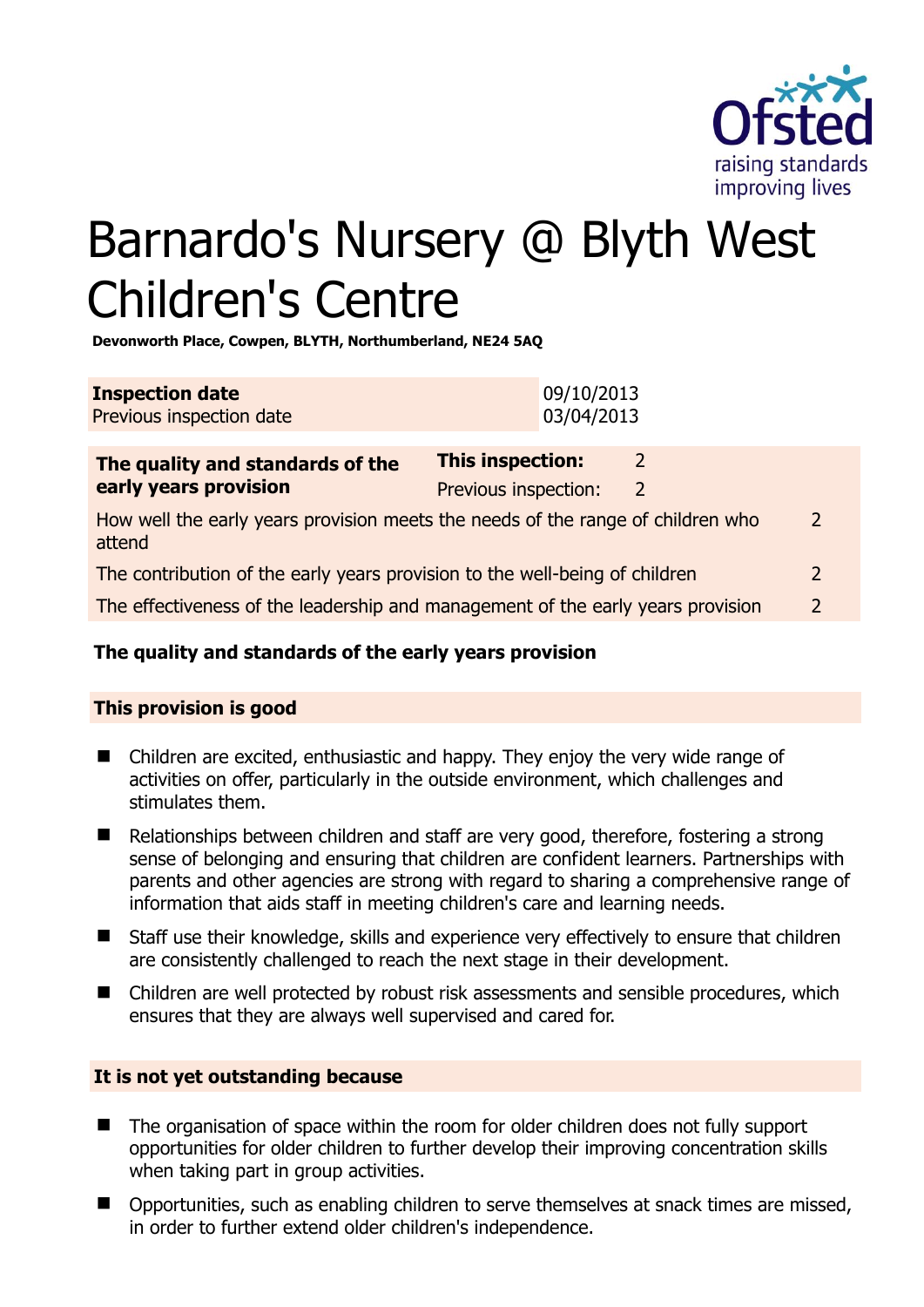# **Information about this inspection**

Inspections of registered early years provision are:

- $\bullet$  scheduled at least once in every inspection cycle the current cycle ends on 31 July 2016
- scheduled more frequently where Ofsted identifies a need to do so, for example where provision was previously judged inadequate
- **•** brought forward in the inspection cycle where Ofsted has received information that suggests the provision may not be meeting the legal requirements of the Early Years Foundation Stage or where assessment of the provision identifies a need for early inspection
- **Prioritised where we have received information that the provision is not meeting the** requirements of the Early Years Foundation Stage and which suggests children may not be safe
- scheduled at the completion of an investigation into failure to comply with the requirements of the Early Years Foundation Stage.

The provision is also registered on the voluntary and compulsory parts of the Childcare Register. This report includes a judgment about compliance with the requirements of that register.

# **Inspection activities**

 $\blacksquare$ The inspector viewed all areas of the premises and equipment and observed activities in all of the playrooms and the outside play areas.

**E** evidence of suitability of staff working within the setting, the provider's self-The inspector looked at children's assessment records, planning documentation, evaluation form and a range of other documentation.

- $\blacksquare$ The inspector held meetings with the manager, and spoke with staff and children throughout the inspection.
- The inspector completed a joint observation with the manager and also took account of the views of parents spoken to on the day.

**Inspector**  Eileen Grimes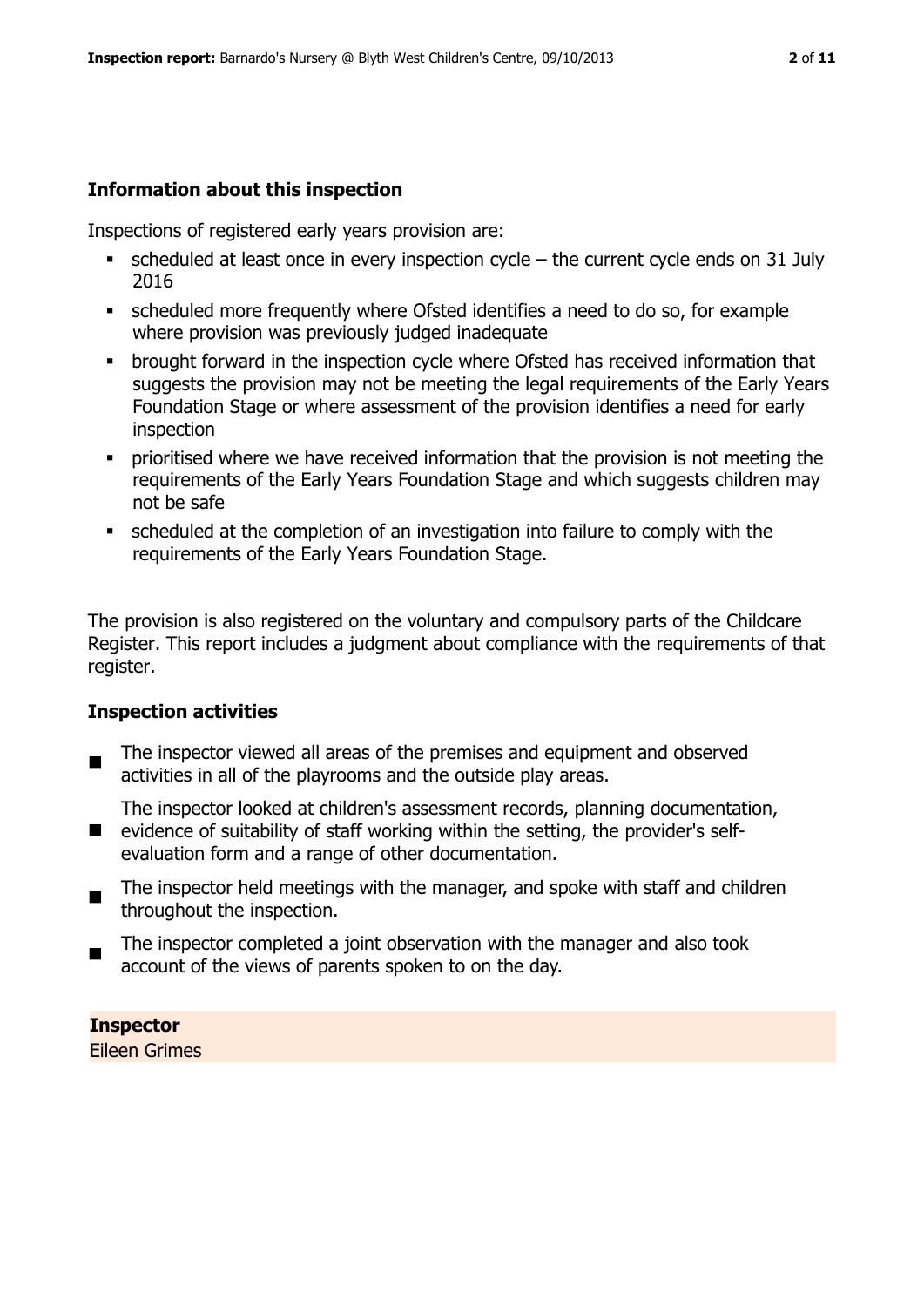#### **Full Report**

#### **Information about the setting**

Barnardo's Nursery @ Blyth West Children's Centre was registered in 2005 and is on the Early Years Register and the compulsory and voluntary parts of the Childcare Register. It is situated in a children's centre in Blyth, Northumberland and is managed by Barnardo's. The nursery serves the local area and is accessible to all children. It operates from three rooms and there are enclosed areas available for outdoor play.

The nursery employs 15 members of childcare staff, which includes the manager and deputy. All hold appropriate early years qualifications at level 3 or above. There are two members of staff who hold Early Years Professional Status and the nursery receives regular input from a qualified teacher. The nursery opens Monday to Friday, from 7.30am until 6pm, for 51 weeks of the year, excluding Christmas week. Children attend for a variety of sessions. The nursery works closely with a partner, term-time only nursery in Blyth Central. There are currently 83 children attending who are within the early years age group. The nursery provides funded early education for two-, three- and four-year-old children. It supports children with special educational needs and/or disabilities.

#### **What the setting needs to do to improve further**

#### **To further improve the quality of the early years provision the provider should:**

- enhance opportunities further for older children, to develop independence at snack time, for example, by serving themselves
- $\blacksquare$  review the organisation of space to allow older children the opportunity to further develop their concentration skills, especially when they sit for group activities.

#### **Inspection judgements**

#### **How well the early years provision meets the needs of the range of children who attend**

Children are fully engaged in fruitful activities throughout the day because staff plan and provide a highly stimulating, challenging and interesting learning environment. Babies are provided with a good range of sensory experiences that encourage their natural desire to explore. They reach out excitedly when exploring with building blocks and investigate how they fit together. By repeating the activity, babies gain confidence and independence and through this staff effectively encourage babies to develop their physical skills.

Older children engage in a very good range of interactive experiences as they play with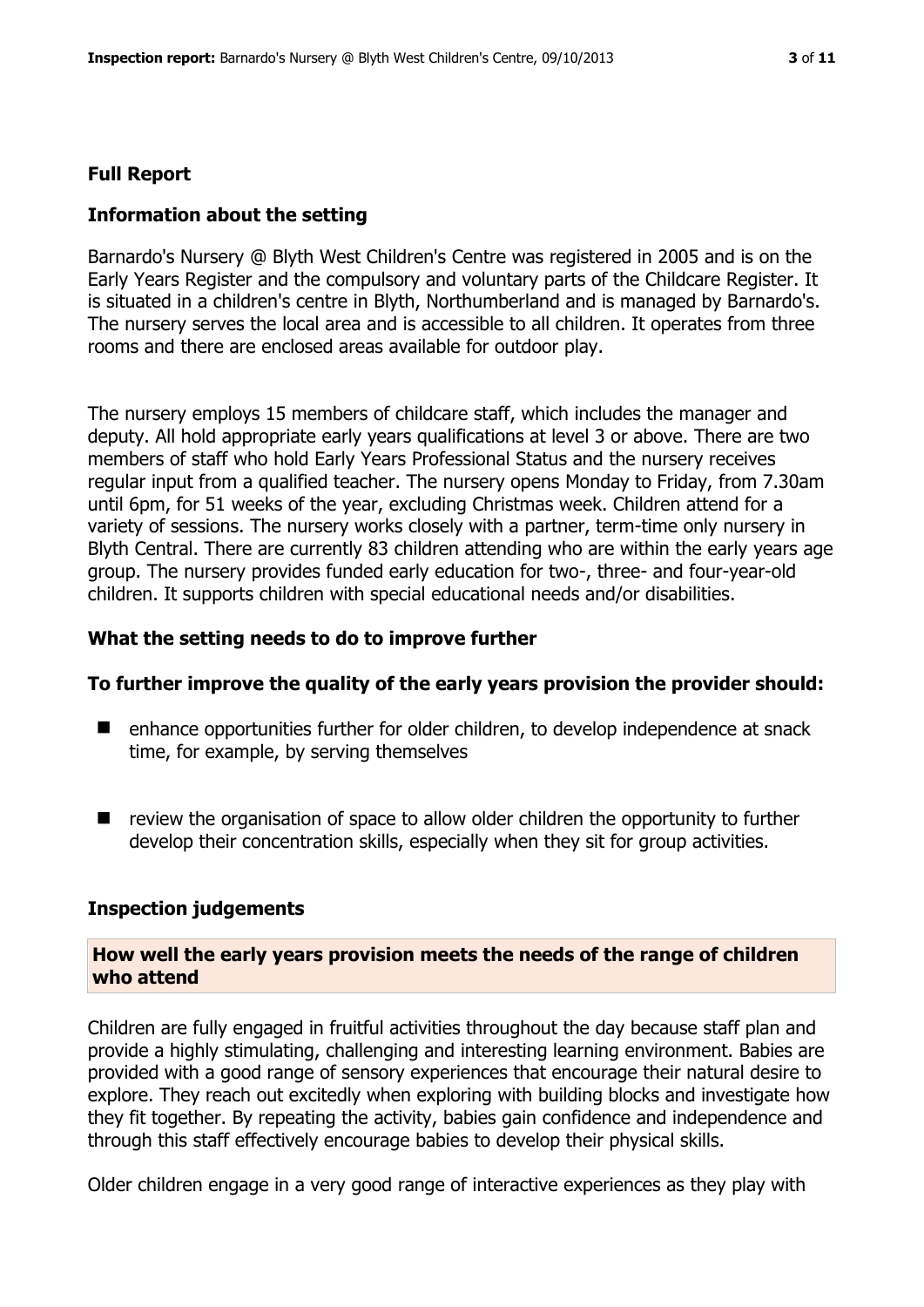mud in the garden, noting the changes when water is added. They eagerly use paint which has various items added to create texture. Staff use these experiences to build young children's vocabulary well. For example, they ask children about the textures of the paint, and what they are painting, giving children time to think and answer. They also prompt with words such as 'a face' to encourage children to describe the features of the face on their picture. Children enjoy pretend play as they use sweeping brushes and mops to clean the floor and make a pot of tea for their friends, using water from the water tray, adding cups and saucers. Mathematical skills are also flourishing as children sing number songs and recognise which number comes next in a sequence. Staff spend time with children, helping them to solve problems when sorting counting cookies into number groups counting how many sweets each cookie has. Children also learn about measure and volume as they pour water from the teapot into the bottle and measure how full it is.

Children's reading and early writing skills are developing very well. Older children know the initial letter in their name and some are able to write their full name with support. Toddlers recognise their own named coat peg and confidently pick out their photograph card at snack time. Overall, staff demonstrate effective teaching methods to support children's communication and language. They help children to form letters and sounds through songs, rhymes and stories and through everyday conversation. Toddlers join in singing time activities enthusiastically and happily choose songs, such as the rocket song. They eagerly count each of the numbers on their hands and take one away. Older children are able to predict how many are left. Older children listen carefully to each other at circle time as they discuss what activities they have enjoyed doing so far that day. However, the organisation of group time for the oldest children does not allow them to fully listen without distractions, which does not promote their concentration as effectively as possible.

Children's physical development is aided very well as they have access to a recently refurbished outside play area. Here, children learn to enhance their climbing and balancing skills as they skilfully negotiate the bikes around the grounds and balancing beams. They enthusiastically explore the investigation garden and learn to take risks as they climb the trees. Children eagerly use rakes, spoons and baking trays to make mud pies. Furthermore, they learn to catch and throw and participate in exciting chasing games.

Staff rigorously observe, assess and monitor each child's development. They make detailed observations across all areas of learning and identify children's individual next steps, which are used very effectively to plan future activities. This ensures that children's emerging needs are followed up swiftly and accurately. Staff also record children's selfinitiated play and use their interests as a basis for their planning. Each child has a key person, who ensures that all activities are tailored to meet their individual next steps in learning. The key person also regularly records and reviews their progress. This ensures all children are making good progress and that any concerns are promptly followed up. Children's starting points on entry to the nursery include parents' views about what their children can do. As a result, staff have a very secure baseline in place from which to measure children's progress. Staff work extremely well in partnerships with parents and other professionals to identify realistic, yet challenging targets. They regularly review children's progress and discuss any concerns promptly. Therefore, all children are encouraged to reach their full potential and develop necessary skills in readiness for school. Children with special educational needs and/or disabilities are well supported. Staff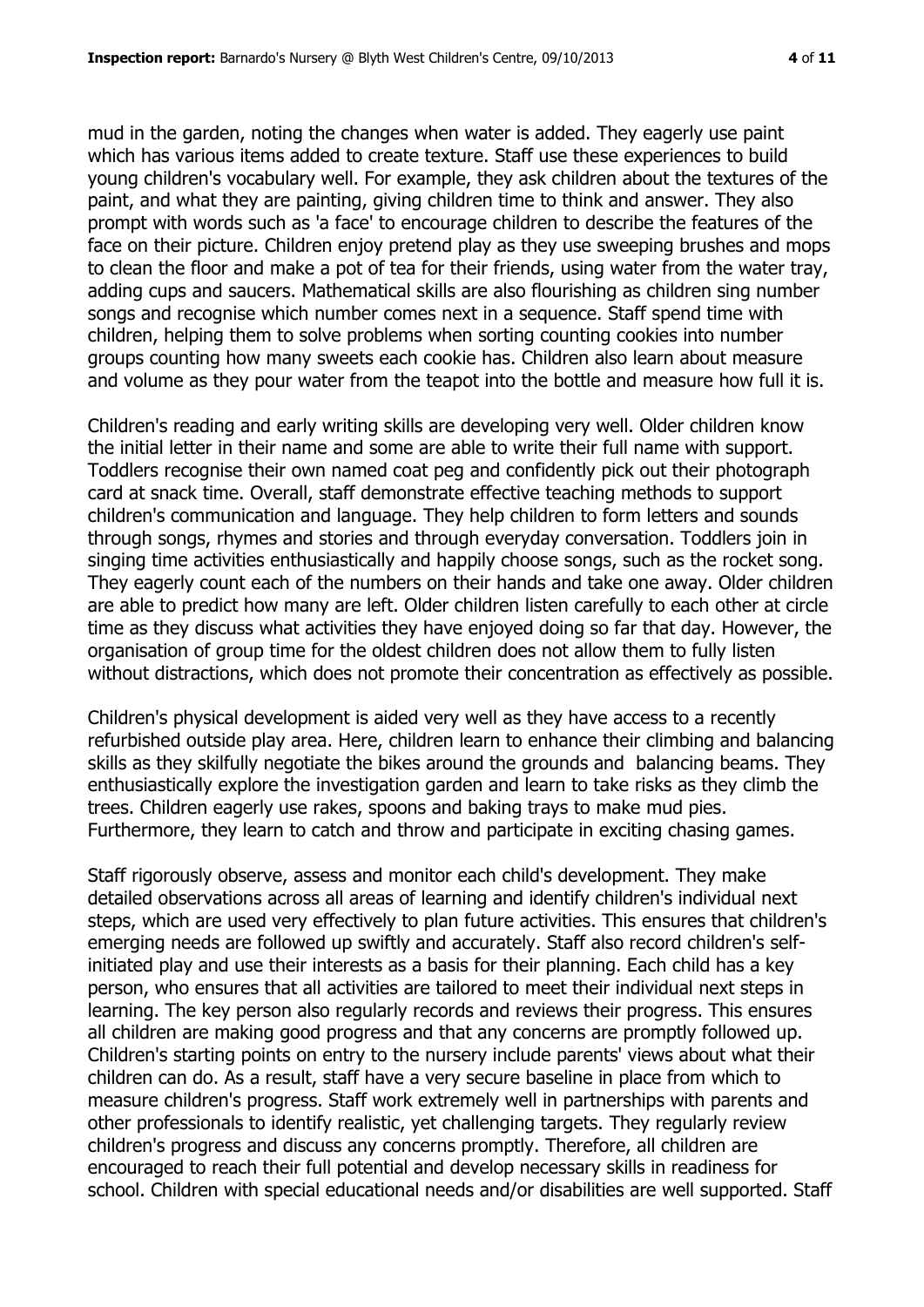are aware of the individual needs of children, liaise with parents and have input from other professionals, so are working together to form targets for further development.

Parents are provided with a vast array of opportunities to be involved in their children's ongoing learning and development. For example, parents are invited to regular review meetings and receive yearly summaries and reports. Shared home and nursery diaries for the youngest children are highly effective in sharing children's progress. Some of the parents add photographs and comments about their child's achievements from home. Staff use these extremely well in their monitoring of children's progress and this helps them to plan more accurately for the children's interests as well as the next steps in their learning.

#### **The contribution of the early years provision to the well-being of children**

Children are assisted in making a smooth move from home to nursery, as a result of a highly effective key person system and settling-in process. Individual, introductory sessions are offered to allow children to get used to being away from their carers. Parents are given plenty of opportunity to raise questions as they sit with staff to complete initial paperwork, such as 'All about me' sheets. This enables them to give the nursery lots of information about their child, including any special requirements, likes and dislikes. This means staff effectively identify children's individual needs and plan activities that they enjoy.

Children build strong relationships as staff provide genuine warmth and affection. They show an interest in the children, listening attentively and swiftly meeting their personal needs. This enables children to feel safe and secure, giving them the confidence to develop their independence and explore the environment. Consequently, children are happy to engage in play and develop skills for future learning as they are relaxed and comfortable. Babies snuggle in when listening to a story and enjoy a cuddle as they doze off to sleep. Older children talk confidently to staff, engaging them in discussion about the different flavour birthday cakes in the role-play area. Children of all ages show a strong sense of belonging in the nursery. Even babies are able to indicate what resources they want to play with, as all tubs have a picture on them to show what they contain. Older children help to tidy away toys before meal times and develop their independence as they confidently serve themselves with potatoes and carrots. This encourages positive selfesteem and enables them to develop their self-help skills.

Children understand how to keep themselves safe as they learn road safety skills on outings in the community. They know to hold hands with staff and understand how to use the pelican crossing safely. Children behave very well and show a good understanding of what is expected of them. They sit quietly to listen at circle time and share resources happily. Children also develop a good understanding of the importance of physical exercise and a healthy diet. They discuss the fruits, which they have at snack time and know that these help to support their good health. However, there is scope to encourage children's independence, for example, by providing opportunities similar to main meal times, for children to also serve themselves at snack time. Children enjoy a varied and balanced diet as the nursery provides a menu of freshly prepared meals, some of which are developed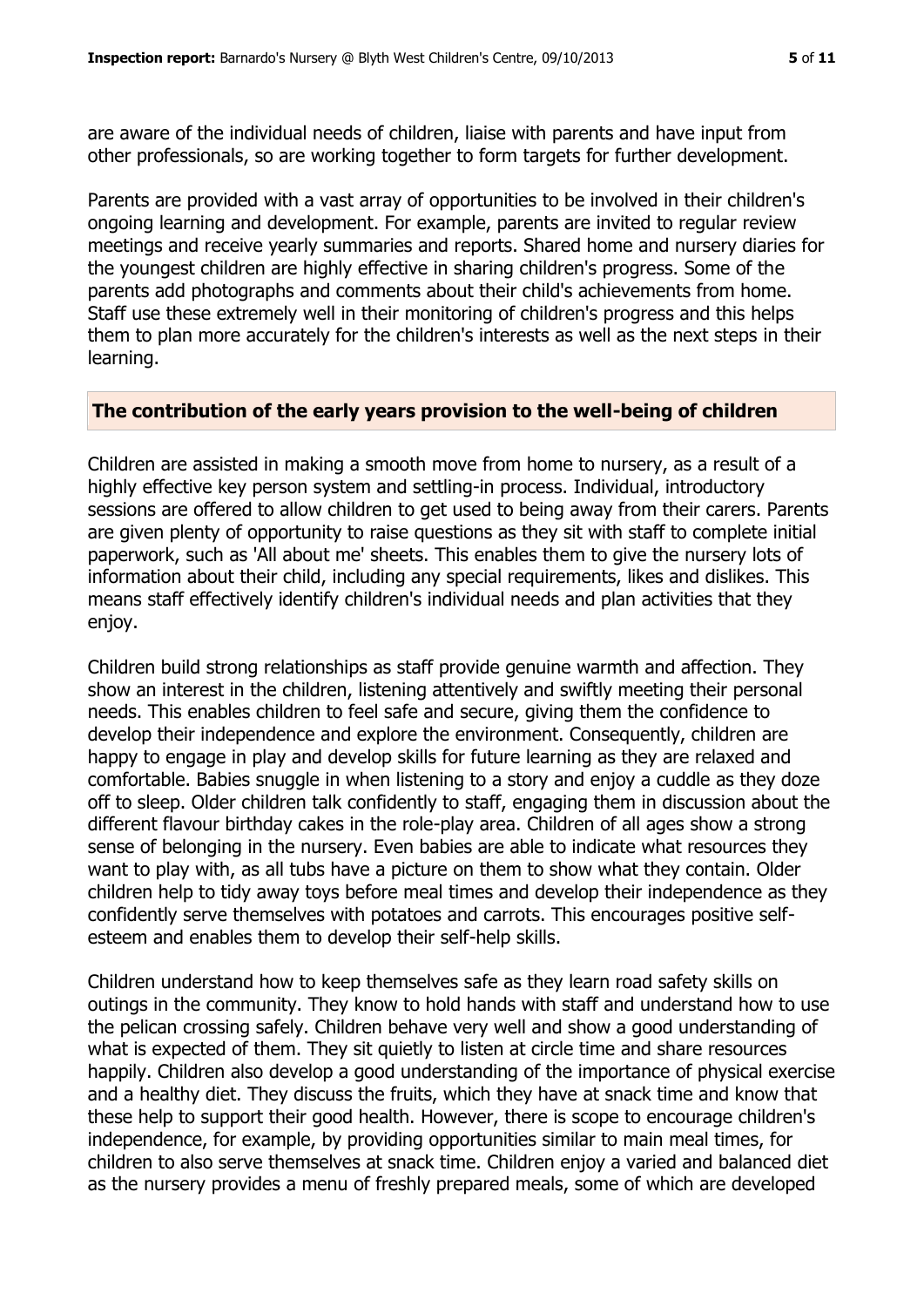in consultation with them. Older children follow hygienic hand-washing procedures and delight in demonstrating that they know where to put their used tissues. Such routines help to minimise the risks of cross-infection. All children have daily access to fresh air and exercise in the outdoor area, which supports children's physical and good health.

Children move around their room safely, enjoying the freedom to select from the wide range of resources that are easily accessible to them. They benefit from the thoughtful layout, which includes designated areas for rest or active play. Children are able to meet their physical needs for relaxation as they can curl up on the large cushions in the book area when they are tired. Babies are able to rest undisturbed as they are wrapped up in blankets and are able to sleep in the fresh air. This is constantly monitored to ensure their well-being as they sleep.

Children move from room to room when staff feel they are ready for the move and in consultation with parents. Children have visits and move with the support of staff, who are kept well informed of the children's progress. They are able to provide activities which the child enjoys and will help them settle. Transition to school is well managed as teachers regularly visit the nursery to get to know the children and observe their learning before they move into their care. This supports children's transition to their new setting very effectively.

### **The effectiveness of the leadership and management of the early years provision**

The nursery is led by a motivated management team. They share a desire to provide quality care and have recruited a positive and committed staff team, who also share this vision. Consequently, from the most senior to the most junior, all staff are dedicated to meeting the needs of the children who attend. Management have a robust understanding of their responsibility in meeting the Early Years Foundation Stage learning and development requirements. Highly successful teamwork ensures that children's well-being is efficiently prioritised and the positive atmosphere contributes to a nursery that is warm and welcoming. A comprehensive range of policies and procedures are in place to assist in the smooth running of the nursery. These are regularly reviewed to ensure that they continually meet the latest requirements and are in line with current best practice. The manager also regularly monitors the delivery of the educational programmes and routine care practices. For example, all staff are given time to complete files and the manager monitors and supports staff with their key children's files. This enables her and the staff team to monitor the progress of individual groups of children in specific areas of learning. This helps to ensure that all staff are following the policies in practice and providing effective teaching to help children to progress.

All recommendations from the last inspection have been successfully addressed. For instance, the nursery has introduced an investigation area in the outdoor play area and enhanced the learning environment with print and opportunities for children to explore reading. The nursery uses quality assurance and self-evaluation very effectively to identify other areas for improvement and comprehensive action plans are in place to bring about continual development. Staff take ownership for these actions and managers record their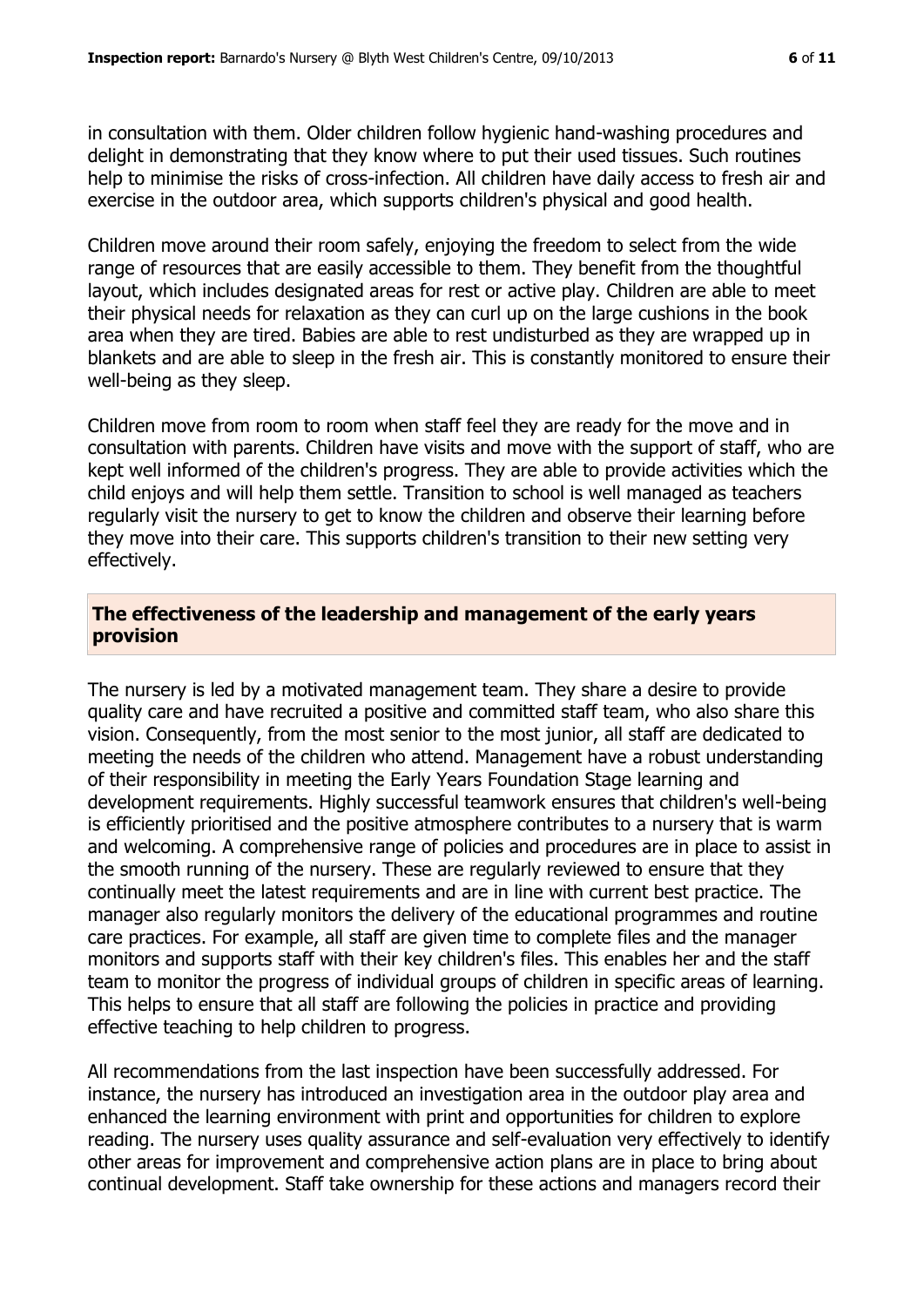progress to ensure that it is completed. Parents' comments are highly valued. They are sent regular questionnaires asking for their opinions on the quality of the nursery and what it provides. In addition, staff ask parents questions for their views and comments. As a result, parents report that they are very happy with the nursery. They positively comment on the excellent range of activities that stimulate their children's interests and the friendliness and enthusiasm of the staff.

The inspection was prioritised by Ofsted due to notification by the provider of an incident where a child was left unsupervised in the bathroom. Following a visit, Ofsted issued a notice to improve which related to supervision of children and risk assessments. Staff within the nursery are extremely vigilant regarding supervision of children and procedures have been reviewed and updated. Detailed risk assessments have been updated and are fully implemented by all staff. Children's safety is given the highest priority. Staffing ratios are always met ensuring that children receive plenty of attention. All staff hold relevant qualifications and key staff have attended specialised safeguarding training. This is shared at staff meetings to ensure that all staff understand the signs and symptoms which may indicate abuse and know how to report any concerns. Any child who has an accident is given first aid by a qualified staff member. For those with medical needs, a full and detailed plan is put together to ensure that staff are able to respond promptly and efficiently. Parents are further reassured of their children's well-being and safety through the rigorous policies and procedures for the recruitment and selection of staff. Performance management is well managed in the nursery and staff training needs are identified through effective supervision and appraisals. The environment is fully risk assessed and all external doors are secure with access being restricted by locks.

Partnerships with parents and other early years professionals are a clear strength of the nursery. Parents are warmly welcomed into the nursery and are comfortable talking to staff, who show a genuine interest in their children. They are kept very well informed about activities through comprehensive newsletters and are encouraged to share their own observations of their children's progress. The nursery works extremely well with other agencies, such as health professionals and family support workers. This ensures that all children receive support in line with their unique needs.

# **The Childcare Register**

| The requirements for the compulsory part of the Childcare Register are | <b>Met</b> |
|------------------------------------------------------------------------|------------|
| The requirements for the voluntary part of the Childcare Register are  | <b>Met</b> |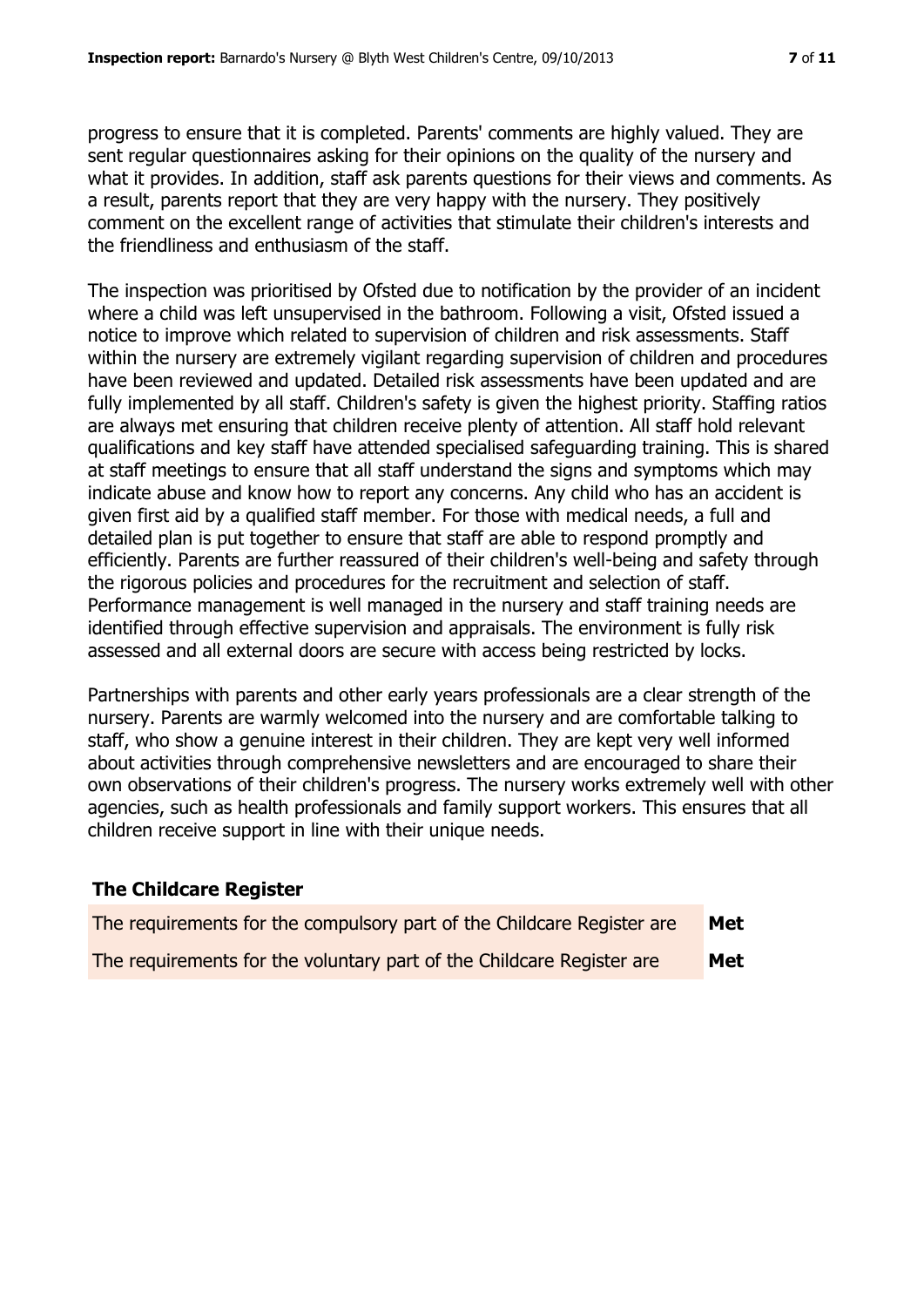# **What inspection judgements mean**

# **Registered early years provision**

| Grade   | <b>Judgement</b> | <b>Description</b>                                                                                                                                                                                                                                                                                                                                                                 |
|---------|------------------|------------------------------------------------------------------------------------------------------------------------------------------------------------------------------------------------------------------------------------------------------------------------------------------------------------------------------------------------------------------------------------|
| Grade 1 | Outstanding      | Outstanding provision is highly effective in meeting the needs<br>of all children exceptionally well. This ensures that children are<br>very well prepared for the next stage of their learning.                                                                                                                                                                                   |
| Grade 2 | Good             | Good provision is effective in delivering provision that meets<br>the needs of all children well. This ensures children are ready<br>for the next stage of their learning.                                                                                                                                                                                                         |
| Grade 3 | Satisfactory     | Satisfactory provision is performing less well than expectations<br>in one or more of the key areas. It requires improvement in<br>order to be good.                                                                                                                                                                                                                               |
| Grade 4 | Inadequate       | Provision that is inadequate requires significant improvement<br>and/or enforcement action. The provision is failing to give<br>children an acceptable standard of early years education and/or<br>is not meeting the safeguarding and welfare requirements of<br>the Early Years Foundation Stage. It will be inspected again<br>within 12 months of the date of this inspection. |
| Met     |                  | The provision has no children on roll. The inspection judgement<br>is that the provider continues to meet the requirements for<br>registration.                                                                                                                                                                                                                                    |
| Not met |                  | The provision has no children on roll. The inspection judgement<br>is that the provider does not meet the requirements for<br>registration.                                                                                                                                                                                                                                        |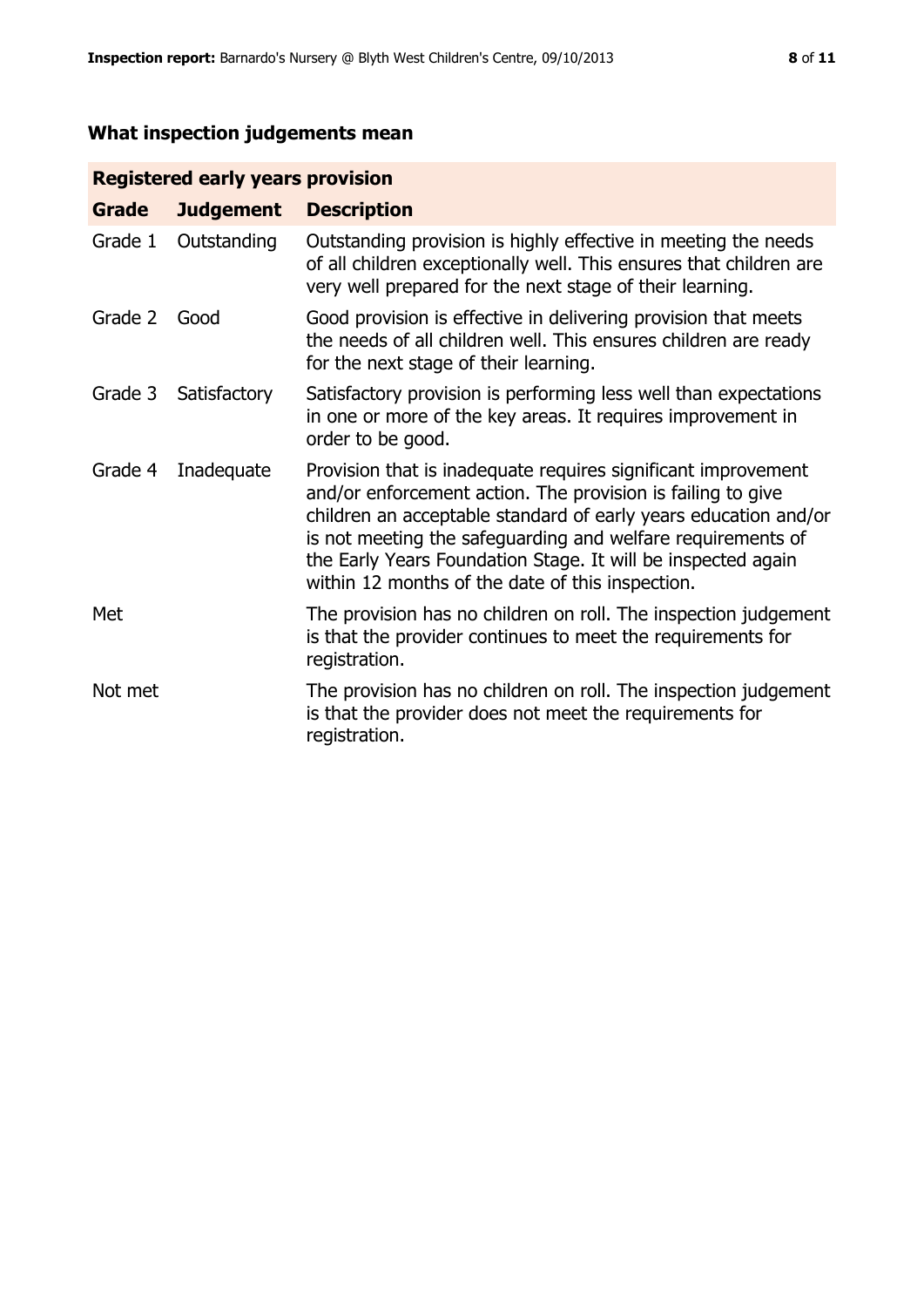#### **Inspection**

This inspection was carried out by Ofsted under sections 49 and 50 of the Childcare Act 2006 on the quality and standards of provision that is registered on the Early Years Register. The registered person must ensure that this provision complies with the statutory framework for children's learning, development and care, known as the Early Years Foundation Stage.

# **Setting details**

| Unique reference number       | EY315732                 |
|-------------------------------|--------------------------|
| <b>Local authority</b>        | Northumberland           |
| <b>Inspection number</b>      | 934680                   |
| <b>Type of provision</b>      |                          |
| <b>Registration category</b>  | Childcare - Non-Domestic |
| Age range of children         | $0 - 17$                 |
| <b>Total number of places</b> | 56                       |
| Number of children on roll    | 83                       |
| <b>Name of provider</b>       | Barnardo's               |
| Date of previous inspection   | 03/04/2013               |
| <b>Telephone number</b>       | 01670 541150             |

Any complaints about the inspection or the report should be made following the procedures set out in the guidance *'Complaints procedure: raising concerns and making complaints* about Ofsted', which is available from Ofsted's website: www.ofsted.gov.uk. If you would like Ofsted to send you a copy of the guidance, please telephone 0300 123 4234, or email enquiries@ofsted.gov.uk.

# **Type of provision**

For the purposes of this inspection the following definitions apply:

Full-time provision is that which operates for more than three hours. These are usually known as nurseries, nursery schools and pre-schools and must deliver the Early Years Foundation Stage. They are registered on the Early Years Register and pay the higher fee for registration.

Sessional provision operates for more than two hours but does not exceed three hours in any one day. These are usually known as pre-schools, kindergartens or nursery schools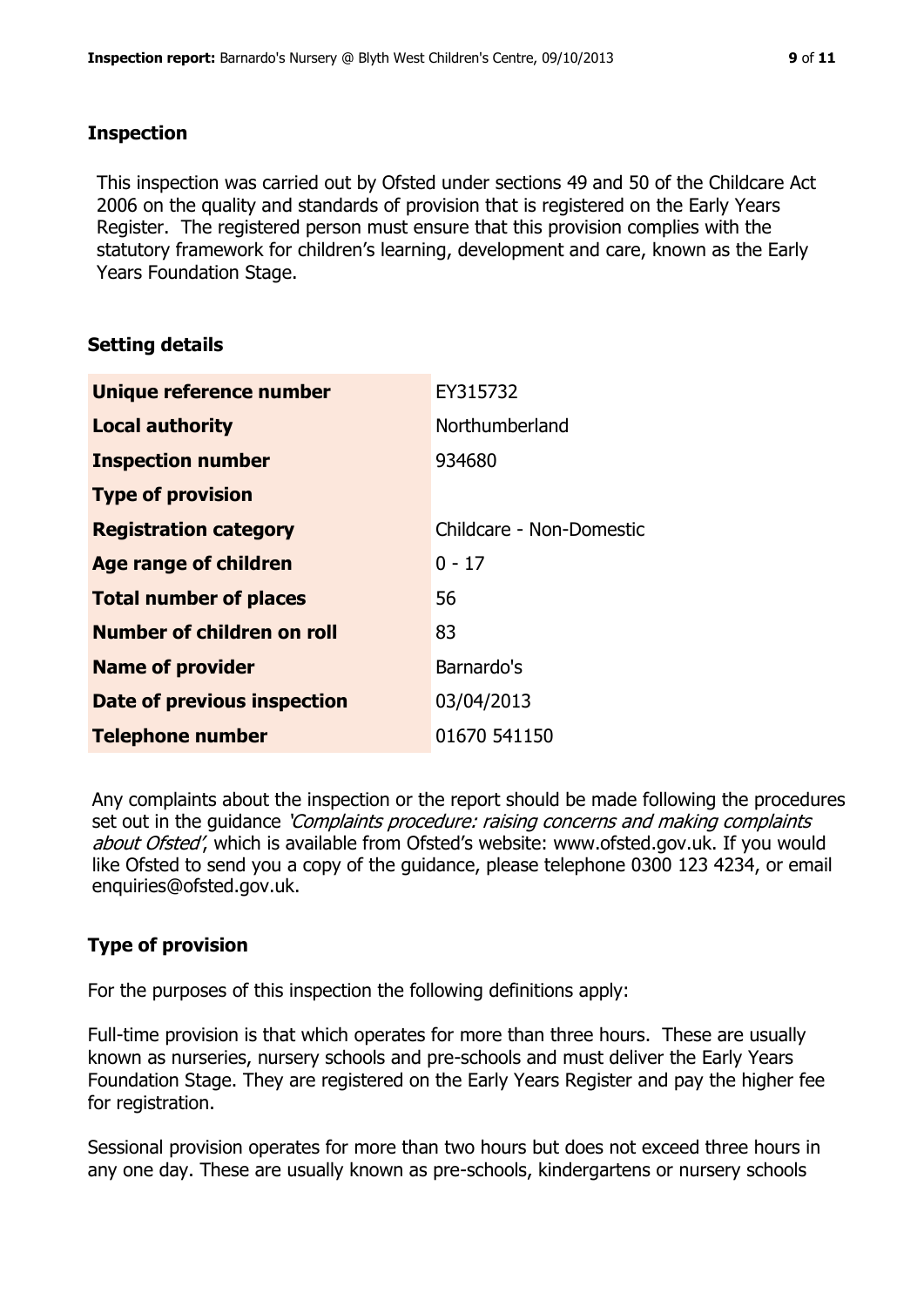and must deliver the Early Years Foundation Stage. They are registered on the Early Years Register and pay the lower fee for registration.

Childminders care for one or more children where individual children attend for a period of more than two hours in any one day. They operate from domestic premises, which are usually the childminder's own home. They are registered on the Early Years Register and must deliver the Early Years Foundation Stage.

Out of school provision may be sessional or full-time provision and is delivered before or after school and/or in the summer holidays. They are registered on the Early Years Register and must deliver the Early Years Foundation Stage. Where children receive their Early Years Foundation Stage in school these providers do not have to deliver the learning and development requirements in full but should complement the experiences children receive in school.